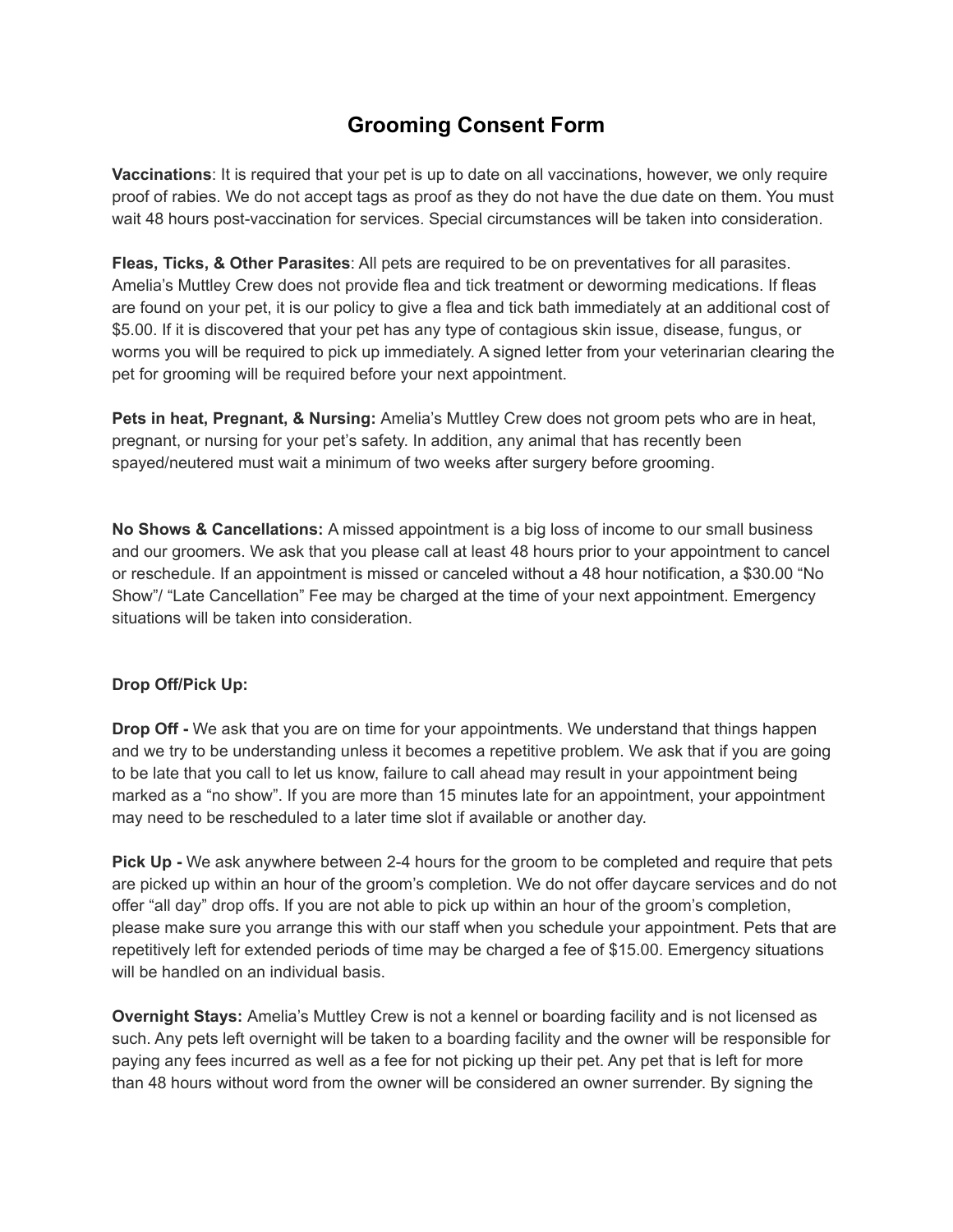owner agrees to this surrender policy and cannot persecute Amelia's Muttley Crew or it's staff for new placement of the pet(s) or surrendering it to an agency or shelter.

**Matted Pets**: Pets with matted coats require extra attention. There is a greater risk of nicking, scratching, cuts, etc. a matted dog during the grooming process. In addition, the skin may appear red, itchy, and irritated due to the lack of oxygen reaching the skin under the matts. We will not be held responsible for any injury sustained while grooming a matted dog or any after effects.

If the matting is minimal and the pet responds well, we may brush them out. De-matting fees of \$5 per 15 minutes will be applied. If we do not believe we can safely remove the matts in a timely manner or if we feel your pet is in any pain or distress from the de-matting process, we will stop immediately. We firmly believe in humanity over vanity and will not put your pet through the discomfort of unnecessary de-matting. We will notify you before shaving your pet; however, if permission to shave down or go shorter is denied, your pet will not receive service and must be picked up as is. A fee will be charged dependent on the work that has been completed up to that point, if any.

**Health/Medical Problems & Senior Pets Policy**: Grooming procedures can be especially stressful for senior pets or pets with health problems and may expose hidden medical problems as well as aggravate current ones. Because senior pets and pets with health problems have a greater risk of injury, these pets will be groomed for cleanliness and comfort as Amelia's Muttley Crew will not compromise any pet's health and/or well-being to achieve "the perfect groom". The pet owner must advise us of any medical, physical, or emotional issues; allergies, sensitivities, or preexisting conditions. The owner will also inform us of new conditions as they arise. Amelia's Muttley Crew will not be responsible for accident or injury to an elderly or health-compromised pet during or after their grooming.

**Dangerous/Aggressive Animals or Behavior Issues:** Owners must inform Amelia's Muttley Crew if your pet bites, has bitten, is aggressive, unpredictable, and/or has any other behavioral issues. If owner fails to notify us of any potential danger or behavioral issue, you will be liable for all medical fees, out of work compensation, as well as any and all property damage. We will make every attempt to groom uncooperative pets, but we may not be able to complete grooming on pets that pose a threat to themselves, other pets, or our groomers. We reserve the right to muzzle any pet for their own safety and ours. All bites will be reported to local authorities as required by law. Amelia's Muttley Crew has the right to refuse grooming services, stop grooming services, or cancel grooming services at any time before, during, or after grooming and a fee may be charged dependent on work completed up to that point. We reserve the right to charge a special handling fee of \$15.00, if necessary, for pets who have a repetitive behavioral problem.

**Vet Care:** Accidents can happen and even though Amelia's Muttley Crew will do everything to ensure your pets safety, things may go awry. The owner agrees not to hold Amelia's Muttley Crew or it's staff liable for any accidental injury. Furthermore, the owner agrees that Amelia's Muttley Crew may seek medical attention for my pet(s) from any licensed veterinarian in the area if necessary and agrees to pay any fees incurred. Every effort will be made to contact the owner in the case of a medical emergency, but the pet's care and safety are our first priority.